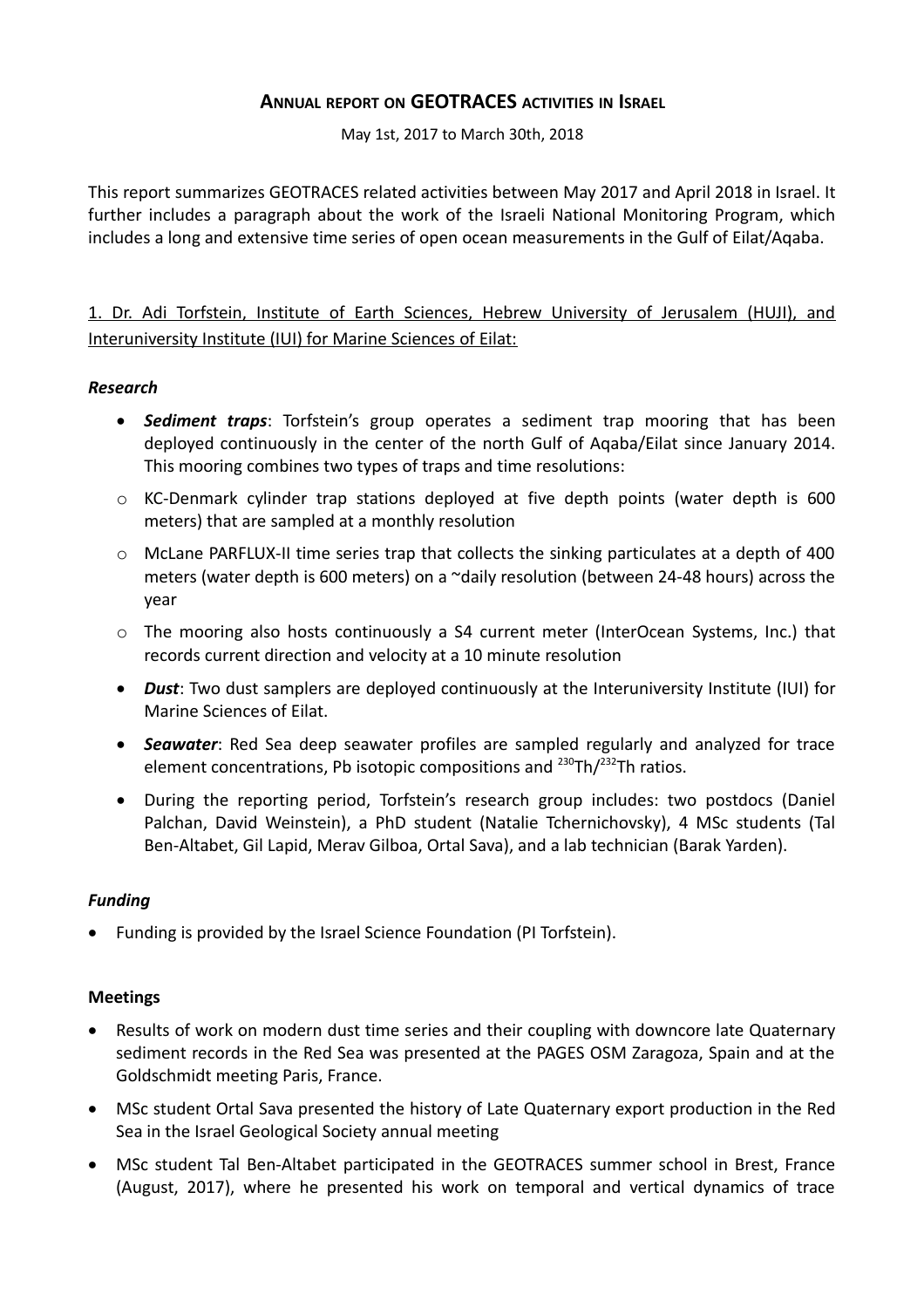element distributions in seawater across dust storm events and water column overturning

## *Related publications:*

- Torfstein A. and Kienast S.S. (2018) No correlation between atmospheric dust and surface chlorophyll-a in the oligotrophic Gulf of Aqaba, northern Red Sea. Journal of Geophysical Research - biogeosciences, 123, doi.org/10.1002/2017JG004063.
- Torfstein A., Teutsch N., Tirosh O., Shaked Y., Rivlin T., Zipori A., Stein M., Lazar B. and Erel Y. (2017) Chemical characterization of atmospheric dust from a weekly time series in the north Red Sea between 2006-2010. Geochimica et Cosmochimica Acta 211, 373-393.
- Steiner Z., Lazar B., Torfstein A. and Erez Y. (2017) Testing how variations in water column productivity affect trace metal accumulation in marine sediments: the Gulf of Aqaba, Red Sea. Chemical Geology 473, 40-49.

2. Prof. Yeala Shaked, Institute of Earth Sciences, Hebrew University of Jerusalem, and Interuniversity Institute for Marine Sciences of Eilat:

## *Workshops and meetings*

- Yeala Shaked participated in the GEOTRACES SSC meeting in Salvador.
- Yeala Shaked presented her synthesis paper on availability of iron to phytoplankton in the ocean using GEOTRACES data during the SCOR FeMIP meeting and ASLO meeting in Portland.

## *Research*

- Y. Shaked spent her sabbatical at UBC with Maita Maldonado during 2016-2017, jointly revisiting and seeking for unifying approaches to evaluate the in situ availability of oceanic dissolved Fe to natural phytoplankton.
- Her research group with 2 PhD students (Nivi Kessler, Siyuan Wang), a post-doc (Sunbhajit Basu), and a research technician (Murielle Dray) continue investigating the bioavailability of dust and mineral iron to cyanobacteria. The study of dust as a source of iron to Trichodesmium is conducted with various international collaborators, including Satish Myneni from Princeton (Synchrotron analysis of bio-induced transformations of dust), Rhona Stuart from Livermore National Laboratories (Fe uptake from dust using Nano-Sims), and Martha Gledhill from GeoMar (siderophore identification with Orbitrap mass spectrometer).

## *Funding*

 Funding is provided by the Israeli Science Foundation research grant (PI Y. Shaked): "Bioavailability of particulate Fe to planktonic cyanobacteria", and by the German-Israeli Foundation for Scientific Research and Development (GIF) research grant (PIS Y. Shaked, M. Gledhill and E. Achterberg): "Dust iron utilization by natural Trichodesmium colonies"